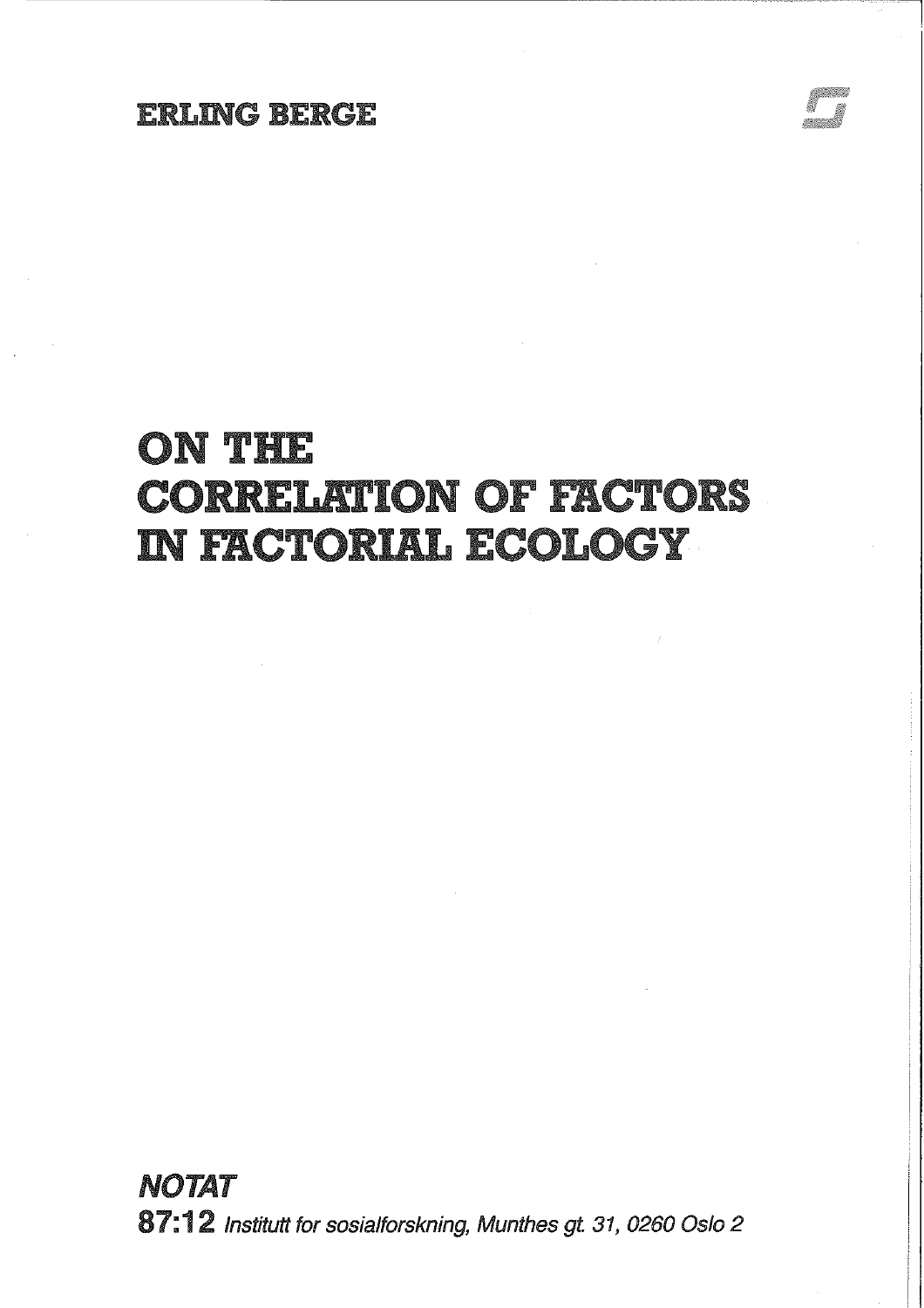ON THE CORRELATION OF FACTORS IN FACTORIAL ECOLOGY

Erling Berge Institute of Applied Social Research Munthesgate 31 OSLO 2, Norway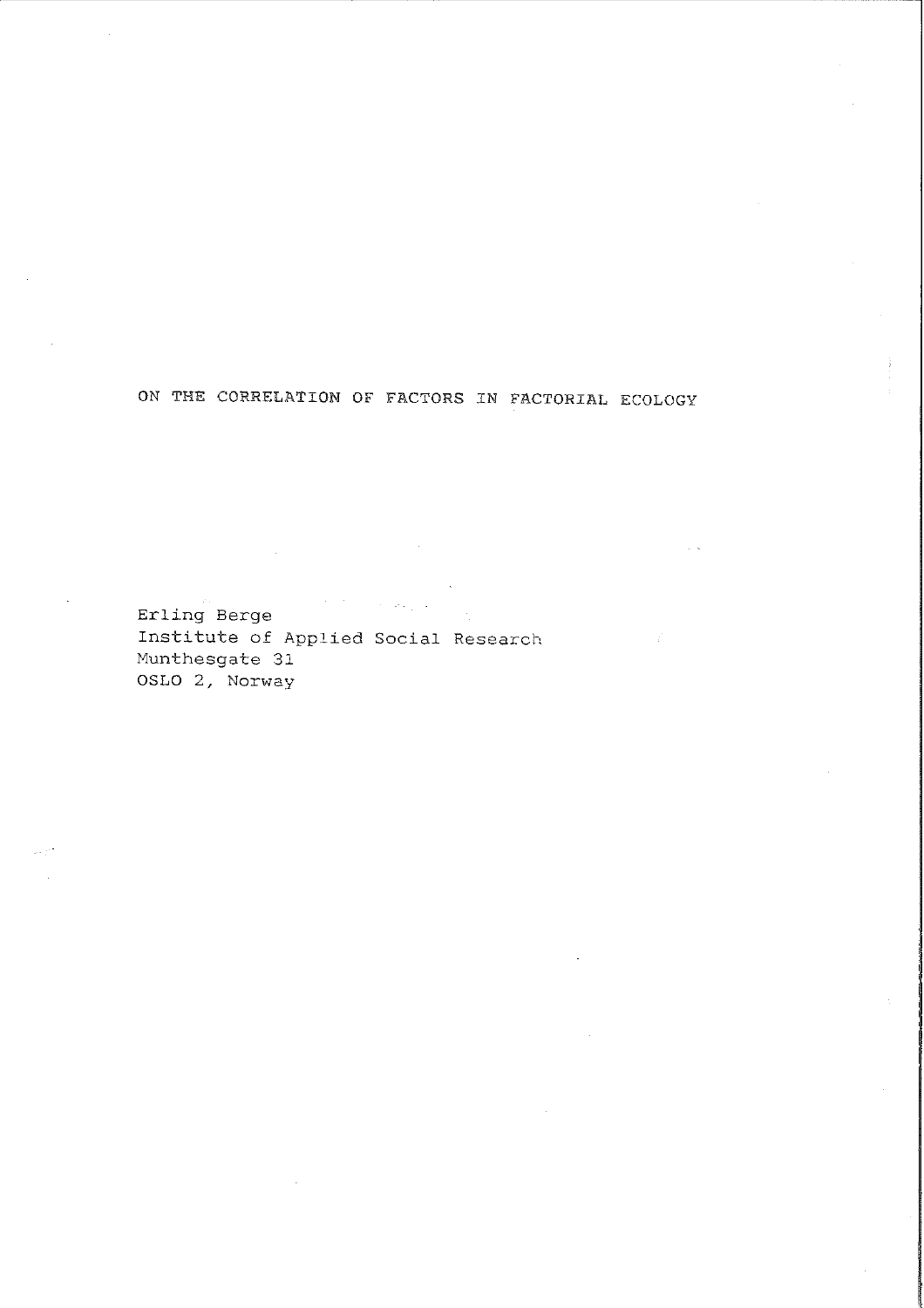### ABSTRACT

Most studies in factorial ecclogy use orthogonal factors. 3ut the assumption is that this, at best can be considered 3 theoretically limiting case. In "reality" **factcrs are**  assumed to correlate.

Introducing a distinction between factors describing the structure of a social system and factors describing the environment of the social system, the present paper argues that factors describing the structure of a social system in most cases will be found to be orthogonal. They will, nowever, have to correlate with factors describing the environment of the social system. A reanalysis of a previous study of the Norwegian factorial ecology gives some support for the argument.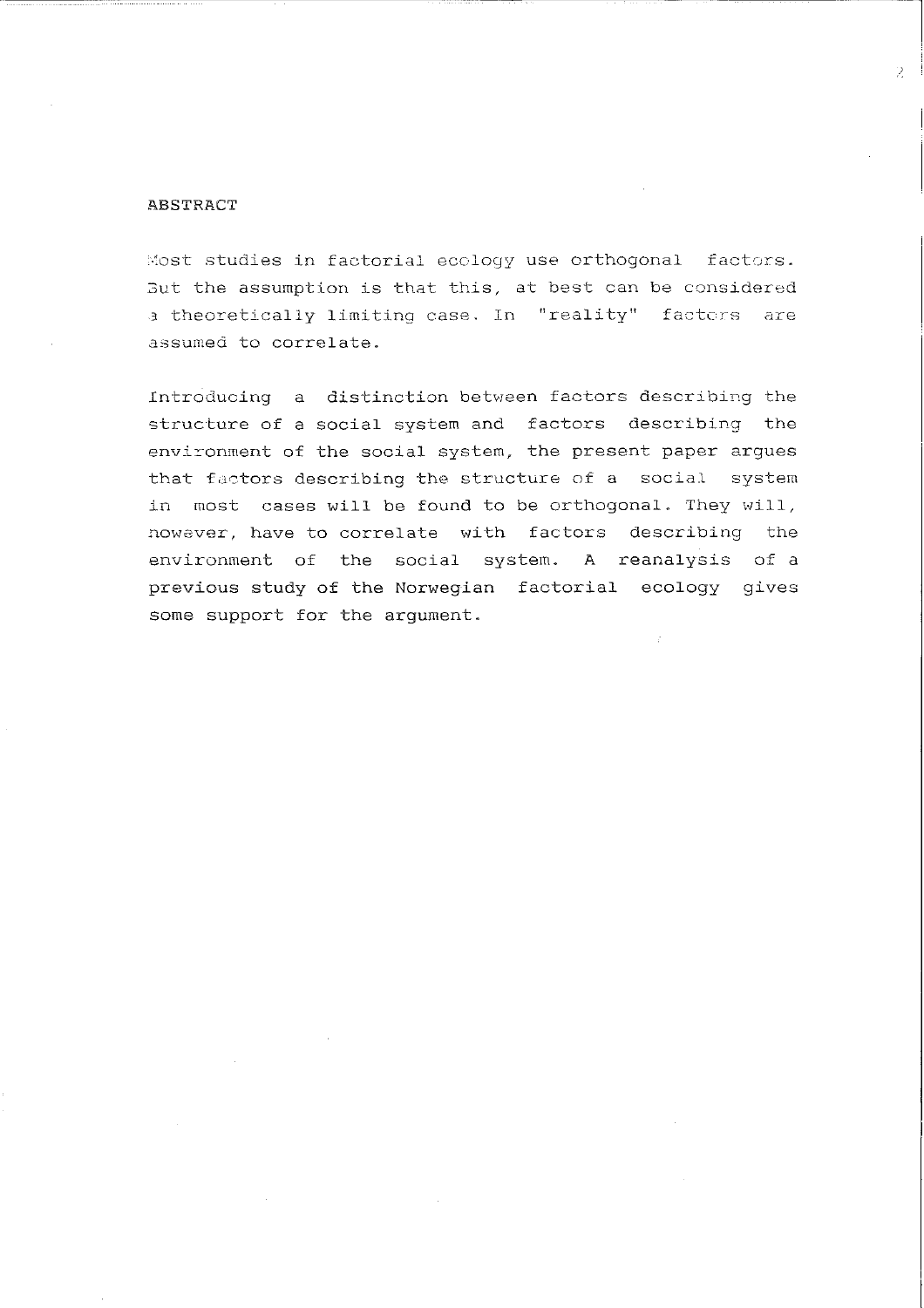#### ON THE CORRELATION OF FACTORS IN FACTORIAL ECOLOGY\*

Factorial ecology typically starts out with a universe of spatially defined units for which there are defined a set of variables. The variables are defined with the aim of gaining a comprehensive description of the resources and living conditions of the population within each unit. Routinely this includes a description of land and population size, demographic characteristics, industrial composition, occupational mix and educational statuses of the population, as well as its housing conditions, income distribution and political preferences.

The analysis of such variables in factor models usually assumes uncorrelated dimensions. The initial argument for assuming uncorrelated factors seems mostly to have been technical: the mathematics is much simpler and the computational procedures possible to do by hand. There also was - and still is - a certain appeal in the parsimony and mathematical elegance it provides. But mathematical elegance must not blind us to the real world: "All experience of rotation alike with data on physical, biological, or social science, forces upon us the truth that in nature factors are correlated." (Cattell, 1952,pp.117.) More or less this statement seems to cover the theoretically reflected judgments of social scientists today (see f.i. Coleman 1964, Hunter 1972, and Hamm 1979). Uncorrelated factors are at most to be considered as a theoretically limiting case.

*\*This is* a *slightly revised version of* a *paper originally presented to the Xth* World *Congress of Sociology, Research*  Committee on Social Frology Mexico City, Mexico Broust *1982. I appreciate the comments received there. In particular I wish* to *thank Frank L. Sweetser, who also suggested the topic of the* paper.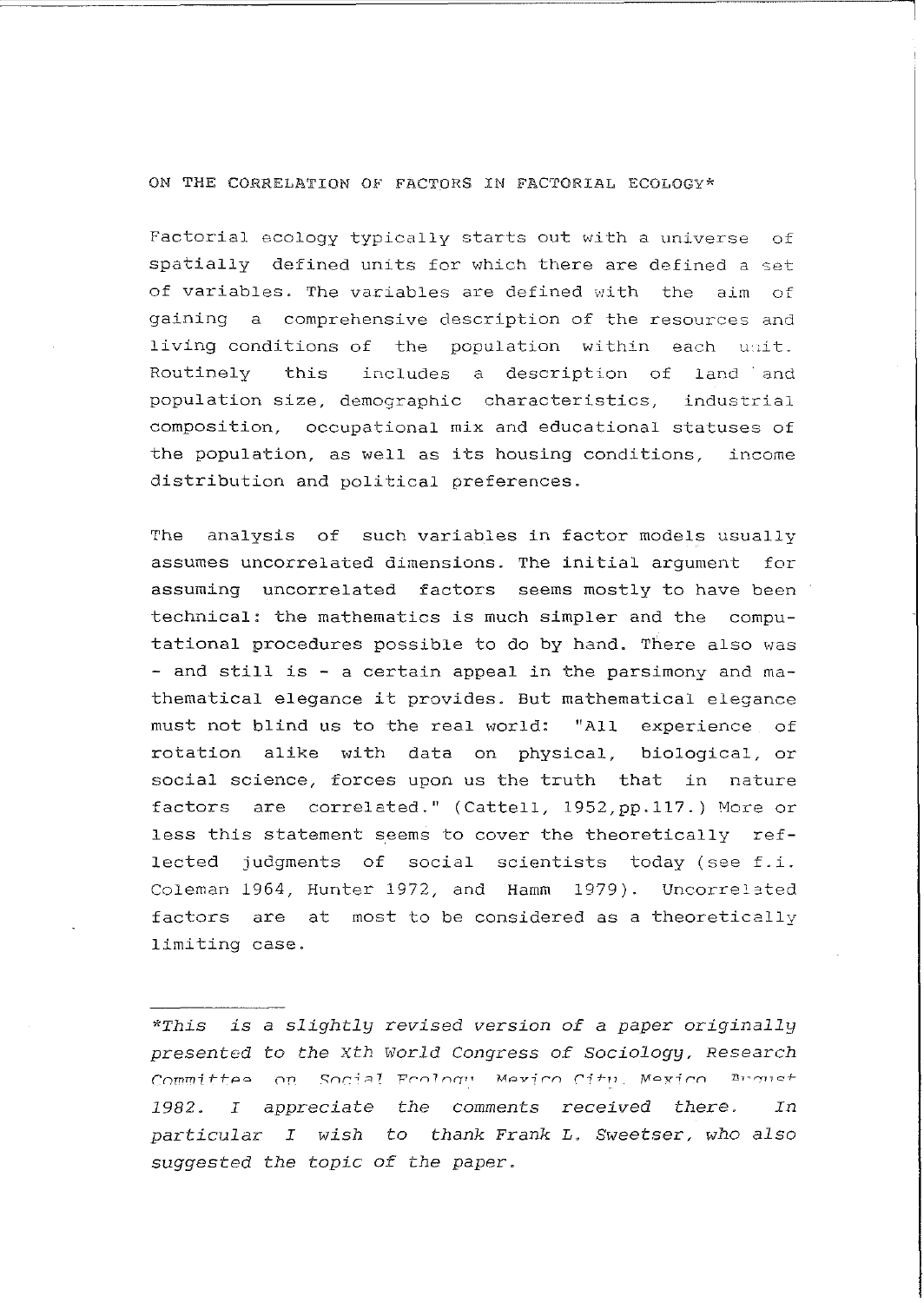However, recent studies (Hamm 1979, Berge 1981) show a remarkable robustnesa of the main factor dimensions across both different methods of factorization and different degrees of correlation allowed between factors extracted. It would seem that the orthogonal solutions usually employed,in most cases not only give a theoretically meaningful description of the social ecological differentiation of the analytical units, but in certain respects also give a better description than oblique factors.

ă.

Abu-Lughod (1969) has tried to outline the conditions which are likely to produce uncorrelated factors. Both 3pecialization of actors and of land use contribute to a development where it will be increasingly likely to find independence among factors in social ecological studies. Independent dimensions is a sufficient condition for finding orthogonal factors, but it is not a necessary condition. Uncorrelated factors can not be interpreted as independent factors (Janson 1969, Johnston 1971). It has, for instance, been pointed out that life cycle factors which by their very nature have to be curvelinearly interrelated (Janson 1969, 1980), very well may be represented by uncorrelated factors.

It may be that it is the correlated factors which are in need of a theoretical defence. Why do one sometimes have to employ oblique factors in order to arrive at a meaningful description of a social ecological system?

The conclusion of Sweetser (1974) to combine orthogonal and oblique factors may be the practical advice to follow. But is there any way to predict which factors are to be oblique while others are orthogonal?

The discussion of oblique vs. orthogonal factors in the litterature does not offer much help. But Janson (1980,pp. 446) concludes that "On the community level oblique systems are preferable if both urbanism and size are to be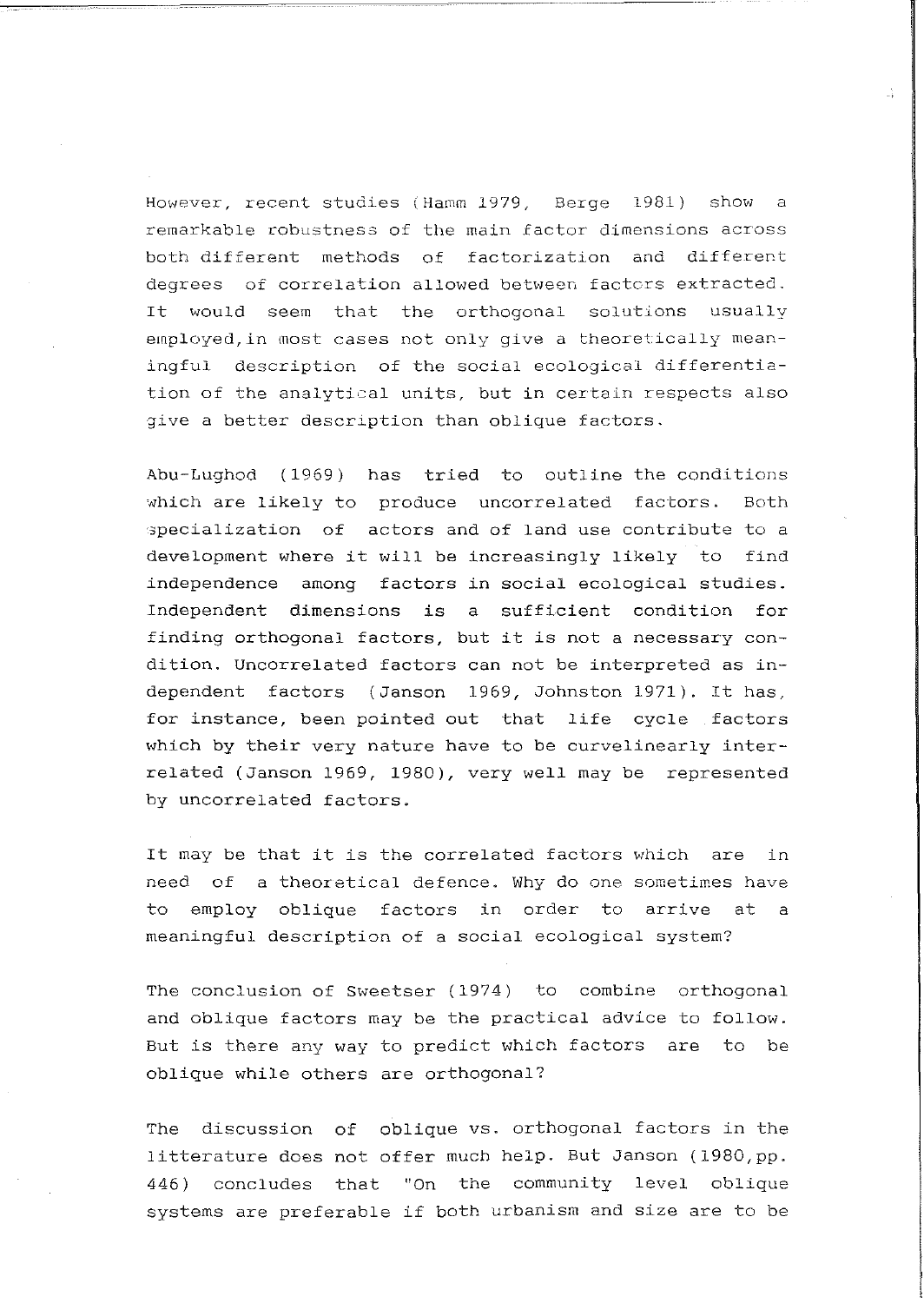given a chance to come forward at full strength." This may be a clue.

Theoretically considered there is a basic difference **between ''urbanism <sup>1</sup> ' and <sup>11</sup> si.zei <sup>1</sup>** ~ **While urbanism may be in**terpreted to say something about the social structure of the society, size may be saying something about the scale of the society, or perhaps better; the environment of the social system.

We shall see that a distinction between social system and environment shall prove fruitful for the present problem. The present paper will go into the problem of correlation among factors in factorial ecology by proposing a simple model of a social ecological system. The model will explain which kind of factors one ought to expect to correlate with a "size" factor, or more generally with environmental factors.

A social eco-system.

A simple model of a social eco-system might distinguish between the social system proper and the environment of the system (f.i. the habitat of the population).

Factorial ecology as described above takes this environment, divides it into suitable spatial units and proceeds to characterize these and the populations they contain. A distinction between variables describing the environment and variables describing the social system is not utilized.

Yet, if one regards the problem of interdependence between a social system and its environment it seems fairly obvious that the environment must represent constraints which influence the structure of the social system.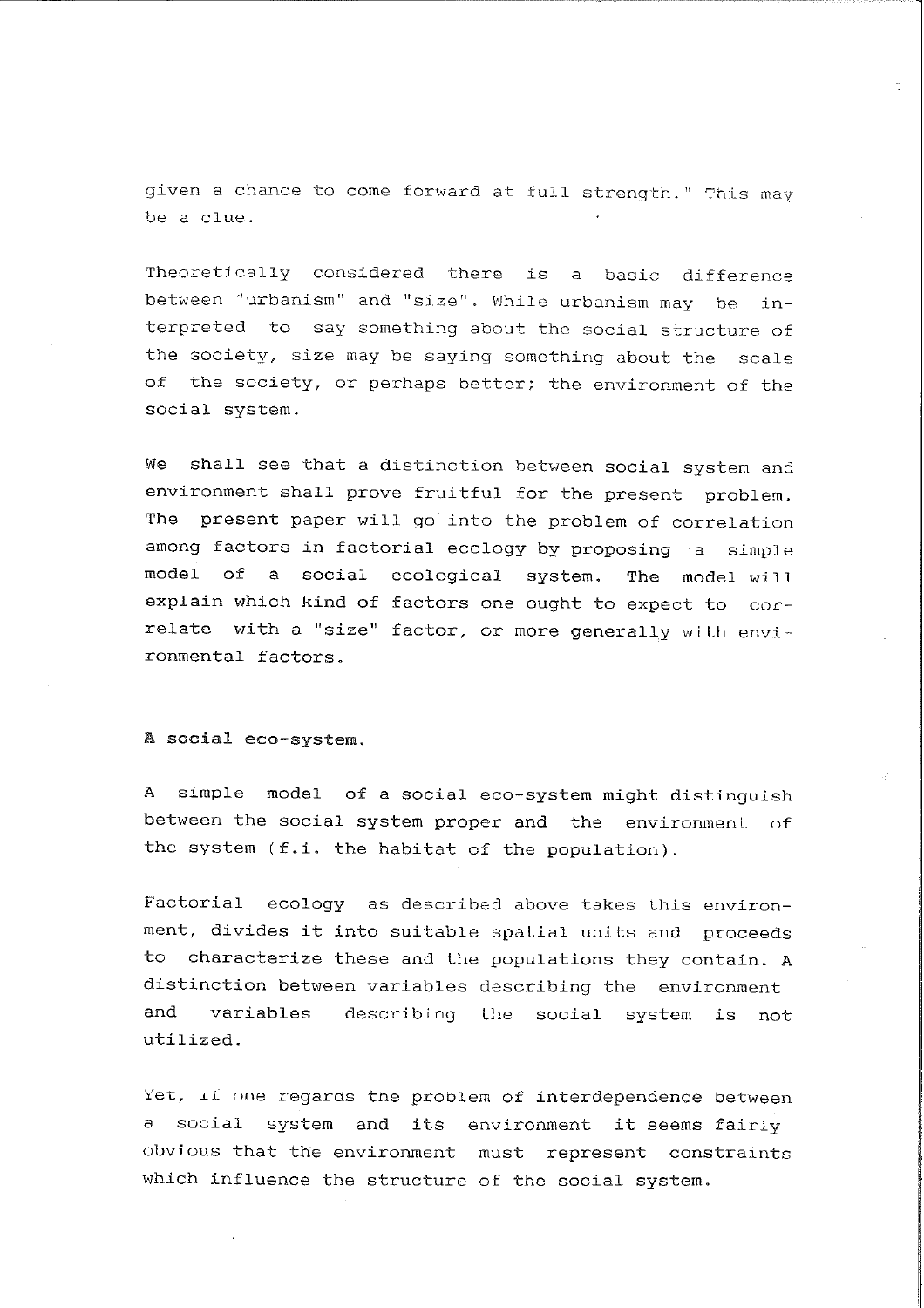If one conceptualizes the social system as consisting of a social structure which social processes are working to reproduce or transform, the environment must influence the shape of both. The members of a social system adapt to its habitat and its particular distribution of natural resources by shaping the social processes of the system to take advantage of the existing conditions and counteract the continous flow of effects from the natural processes (seasons, weather, disasters, diseases).

In factor analytic studies some variables describe the environment and some describe the social system. It seems reasonable to expect that some factors ought to describe the environment and some the social system. Direct data on the social processes are usually missing. Indirect data like change indicators are seldom used. Therefore the data describing the social system usually refer to aspects of the social structure.

The factors defined by such variables must accordingly be interpreted as a description of the social structure of the system.

The specialization of actors and the differentiation of activities according to location make it likely that the basic factors describing a social structure will appaer as uncorrelated factors. But these factors can not be expected to be uncorrelated with the factors describing the environment of the structure.

While our knowledge of social structure and its spatial distribution lead us to expect uncorrelated factors describing the structure, we do not know much about which 1 actors to expect in a study of the environment or how they may interrelate.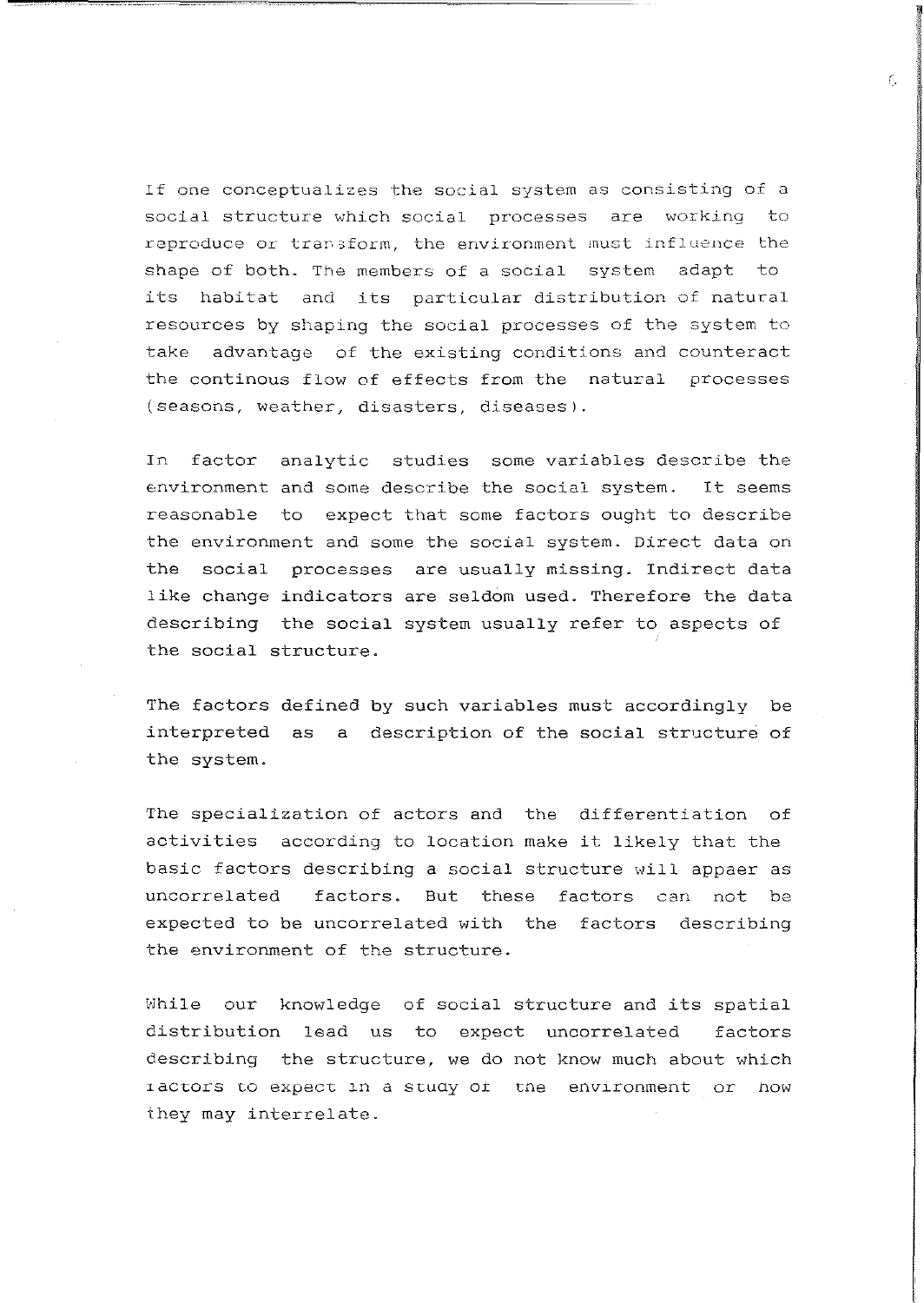The variables describing the environment of the social system may either be direct measures of the distribution of natural resources and geographical features of the units of analysis or indirect measures of these based on their impact on the human activittes within the units. Considered by themselves the environmental factors do not seem to be more than weakly interrelated (climate f.i. will be somewhat related to geographical features). But the way boundaries are drawn around the units of analysis will confound this picture. In particular this happens if our measurement of the factors have to rely on indirect indicators like population density or land area which are so closely related to the way boundaries are drawn and which often also are taken into consideration when boundaries are defined. This must be accounted for in a study of environmental factors.

The sentral proposition in this paper is, however, the existence of environmental factors and that environmental factors and social factors have to intercorrelate in a meaningful way.

A reanalysis of data from a traditionally designed factor analytic study of Norwegian Communes will be used to test these propositions.

Results.

The data used have been described in Berge (1981), and only a short outline will be given here.

Data on the 451 Norwegian communes as of l. January 1970 were collected from the *p*opulation and Housing Census of 1970 \*) and other sources. Neighboring communes were agg-

 $2P$ 

*<sup>\*</sup>JI am grateful to the* Central Bureau *of Statistics of Norway,* and *to the Norwegian Social Science Data Services*  for *making data available for the study.*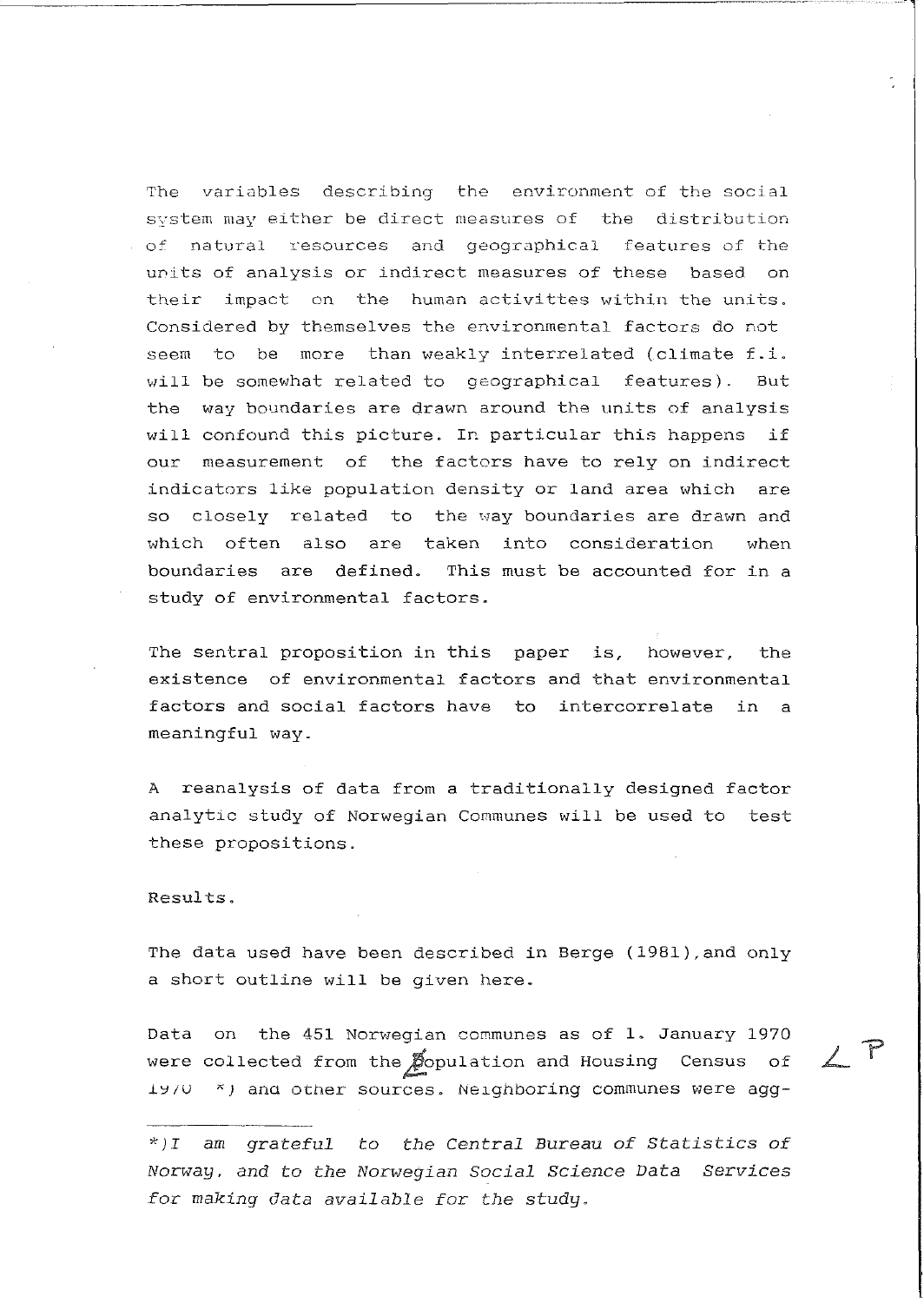regated to reach a minimum population size of 500. This resulted in 448 analytical units. For each unit a total of !13 analytical variables were defined and computed (per :ent variables, ratios, indexes). To reduce skewness and kurtosis logarithm and square root transformations were used. Of the 113 variables 41 are used in the present study. Their definitions and transformations used are listed in Appendix tables Al and A2.

Of the inital 113 variables 11 may be said to be mainly determined by environmental characteristics. For these 11 variables a separate factor analysis was undertaken resulting in two environmental factors defined by 7 variables. Two variables had to be excluded because of too high intercorrelations with other variables.\*)

1he variables excluded were no. 7 **"Mean** size of agglomerations" because of a correlation of .993 with variable no. 2 "Number of people in densely settled areas", and no. 5 "Inhabitants per km<sup>2</sup>" because of a correlation of -.835 with variable no. 1 "Land area".

Two more variables (no.9 and 10 in Table Al) had to be excluded since they did not have any intercorrelations with other variables in the matrix as high as .5 (see Eweetser 1974 for practical guidance to factor analysis of ecological variables).

*<sup>\*)</sup>Exclusion of variables with high* intercorrelations *is*  necessary *if* factor *scores* are *to be computed. High intercorrelations mean* a *high degree of linear dependency in the matrix. The determinant of the correlation matrix will be close to* zero, *and the computed factor* scores *will be inaccurate because of rounding* errors or *impossible*  ;\_ c~ctu6e uL zero *<.1.LV.L:oi.LOil. 11owever, xnowiedge* or *che .Lnt:ercorrelations will certainly help the* interpretation *of the factors arrived* at *(see Berge 1981).*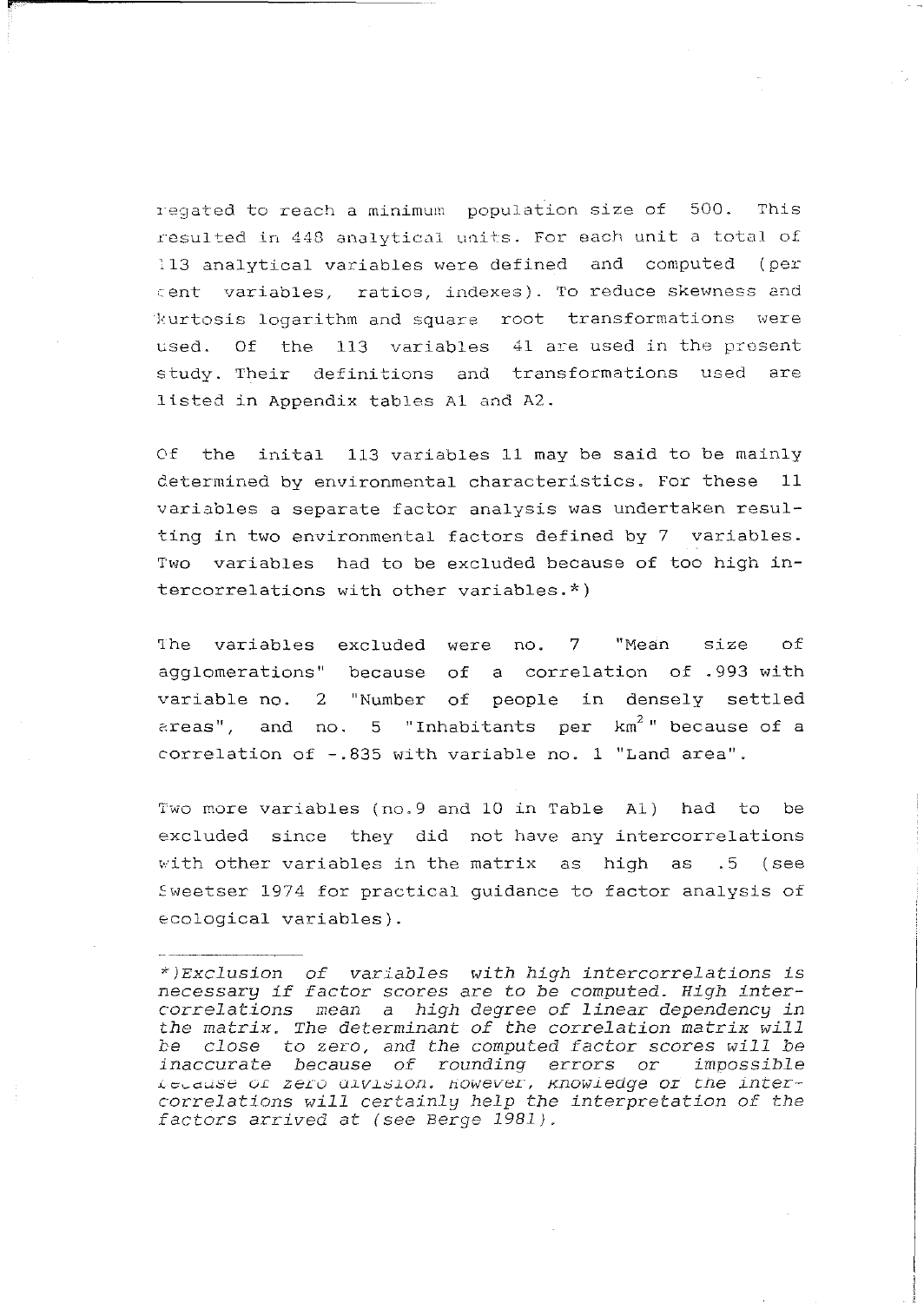The analysis of the remaining seven variables resulted in two factors. In order to test the possibility of intercorrelations between them, four rotations were done, one orthogonal according to the varimax criterion, and three oblique according to the oblimin criterion with DELTA set to  $.5, .0,$  and  $-.5$  (see Table A4 and A5). The definitions of the factors **seem** very much the same in all rotations. And the correlation coefficients between factors from the orthogonal solution and the oblique solution with DELTA= . 0 are as high as . 98.

The environmental variables as measured by the available data seem to be adequately described by the two orthogonal factors.

The two factors are interpreted to represent a LAND SIZE factor and a POPULATION SIZE factor. The factor matrix, slightly rearranged is as follows (see also Table A4 and A5):

#### VARIABLE FACTOR LOADINGS

| NO              | NAME                               | POPULATION | <b>LAND</b> |
|-----------------|------------------------------------|------------|-------------|
|                 |                                    | SIZE       | SIZE        |
| 2               | No. of people in densely           |            |             |
|                 | settled areas                      | .91        | $-.14$      |
| 4               | Total number of people             | .77        | $-0.24$     |
| 8               | % of the population in densely     |            |             |
|                 | settled areas                      | . 75       | $-.38$      |
| 6.              | No. of agglomerations              | . 68       | $-.10$      |
|                 |                                    |            |             |
| 1               | Total land area in km <sup>2</sup> | .01        | - 65        |
| 11 <sub>1</sub> | Dairy farms in % of all farms      | -.43       | .77         |
| $\sim$          | istando de crimerat                |            |             |
|                 | farms                              | - 43       | . 82        |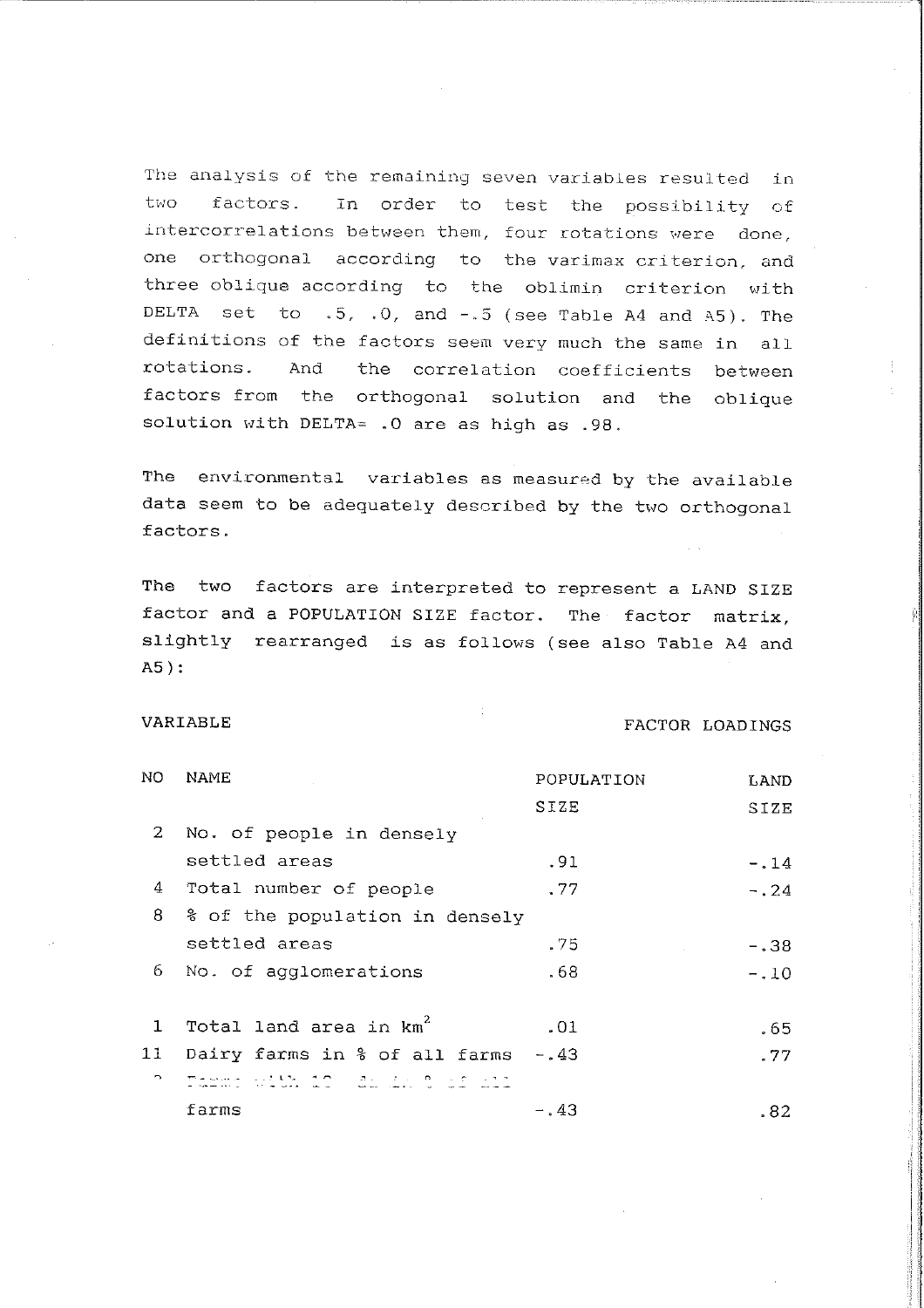The labels of the factors need some qualifications. The LAND SIZE factor obviously is tied in with the conditions for acriculture. Perhaps "arable land" might be a better label. The factor thus tells something of how the suited for agricultural activities. environment is Likewise it may be seen that the POPULATION SIZE factor is tied in with population density. This factor may then tell something about the conditions for certain kinds of human activites. Most particulary those associated with urban societies.

Of the 113 variables defined in Berge (1981) 60 were found suitable for inclusion into factor analysis, These 60 variables defined 6 factors labeled SOCIO-ECONOMIC STATUS; FAMILISM. DEPRIVATION. AFFLUENCE. MANUFACTURING INDUSTRY. and FEMALE ECONOMIC ACTIVITY. By successive removal of variables it was found that 30 variables were sufficient to define the six factors. The coefficients of correlation between factors from the 60 variable solution and the 30 variable solution varied from .95 to .98 (correlation of factor scores). The varianles defined in table A2 are the same as those in the original 30 variable solution except for two changes. Since the variables "% farms with 10+ da." and "Inhabitants pr  $km^2$ " were among the variables taken to describe the environment, they were replaced by "Dependent on agriculture" and "Income of 60000+" (variables no 19 and 27 in table A2). In table A3 the factor matrix of the analysis of the 30 variables is reported. Correlation of factor scores for the six factors used here and the six original factors gives coefficients ranging from .97 to 1.00.

The main question addressed here, however, is whether the factors describing the environment of the social system will correlate with the factors describing the structure of the social system.

t e

 $\mathfrak{g}_B$ 

 $\mathbb{Z}^2$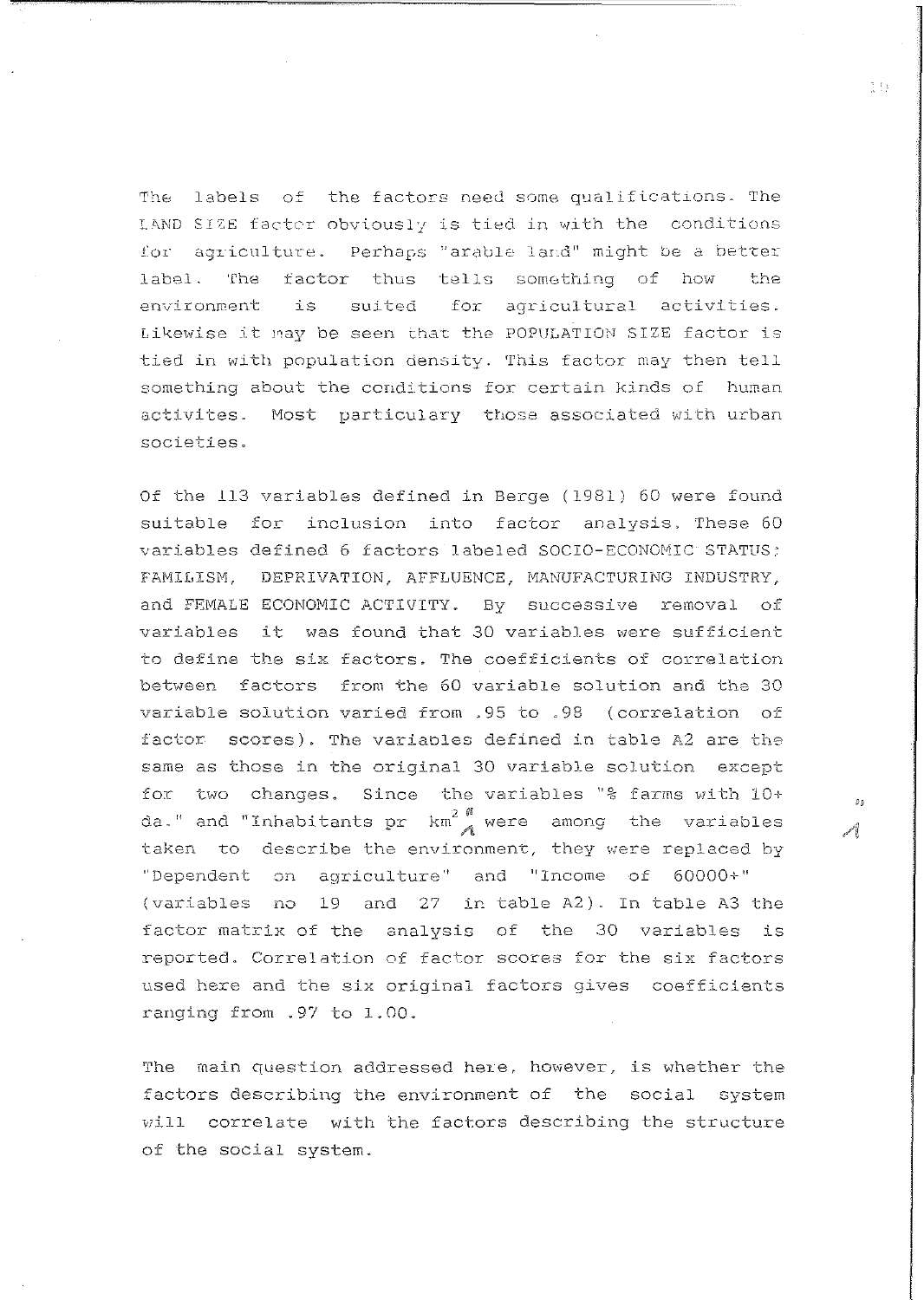**Coefficient of correlation between factors describing**  system environment and system structure.

|                          | Population | Land   |
|--------------------------|------------|--------|
|                          | śize       | Size   |
| Socio-economic status    | .46        | $-.44$ |
| Familism                 | . 23       | .06    |
| Deprivation              | .35        | .10    |
| Affluence                | .27        | $-.43$ |
| Manufacturing industry   | .31        | $-.32$ |
| Female economic activity | .00        | .28    |

The coefficients above are not very high. Only three higher than .4, and two more are between .3 and .4. But the pattern seems to be what one might have expected.

Recalling that LAND SIZE mostly means arable land size and that POPULATION SIZE also has aspects of density, it is not surprising that SOCIO-ECONOMIC STATUS is the one structural factor most affected by the environmental factors and FAMILISM the one least affected. Likewise it is known that both affluence and relative deprivation are most clearly present in the larger cities and that manufacturing industry means some kind of agglomeration. It **is,** however, worth noting the low correlation of POPULA-TION SIZE and MANUFACTURING INDUSTRY. This would seem to be in accord with the observation that much manufacturing industry has moved out of the larger agglomerations. The relation between FEMALE ECONOMIC ACTIVITY and LAND SIZE is an insteresting affirmation of the relatively large impact from the inclusion of female family labor on farms into the stock of economically active women.

ine most interesting coservation nere may, however, we the relation between SOCIO-ECONOMIC STATUS and POPULATION SIZE. Among the main characteristics of the urbanization process is the growth of population and the increasing density. But urbanization has come to mean much more than

s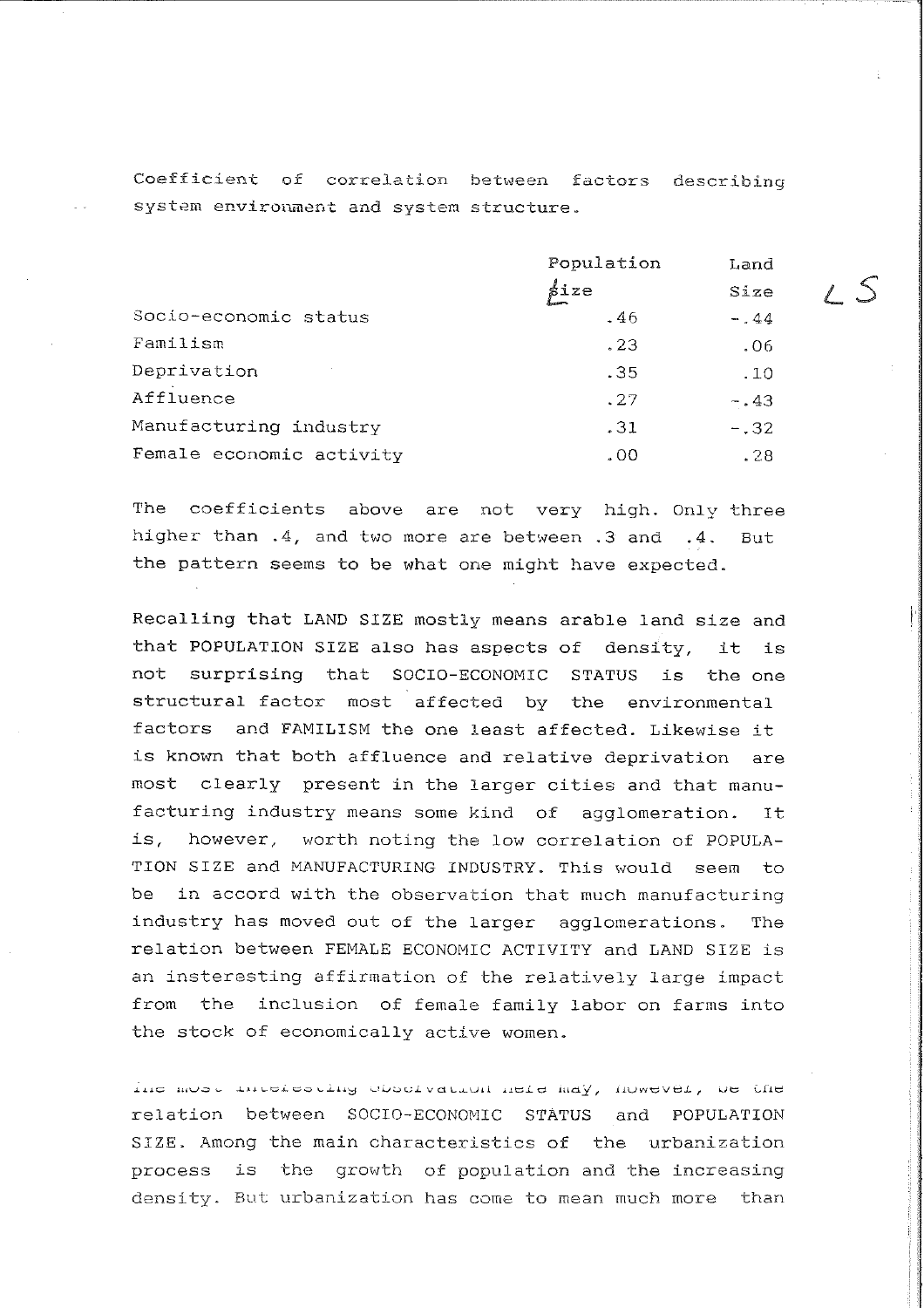that. In Norway for example the close correlation of variables indicating SES and variables indicating urbanization has led to conceptual confusion of the two. They have sometimes been used interchangably. The separation cf variables into those describing the system environment and those describing the social system separates the two concepts and takes care of the interrelation by allowing a SES factor and a URBANIZATION factor to correlate.

Urbanization here **means** only size and density of pcpulation. This may be thought of as an environmental characteristic of a social system in the sense that size and density is something the actors have to take into consideration in all their actions: it shapes their choice of activities and thus shapes the social structure. But obviously size and density of a population also is a result of the impact social activities has on the environment. As material infrastructure (building, roads, etc.) acumulate, the environment changes.

Using a rather different approach Sweetser (1982) arrives at a very similar conclusion in a study of Urban Residental areas in Australia. Comparing Urban and Rural residential areas he finds that "there appear to be two district modes of directional differentiation, one associated with changes in urban community size, and the other with the shift from urban to rural communities" (pp.154). The distinction between city size on the one hand and a rural-urban shift on the other would seem to be a close approximation to what I have called the environmental factors of population size and land size.

The boundary between a system and its environment can not be a fixed line. Like so much else it has to be defined in relation to the problem investigated. If population size (density) and land size (arable) are considered as part of the environment of the social system and not as belonging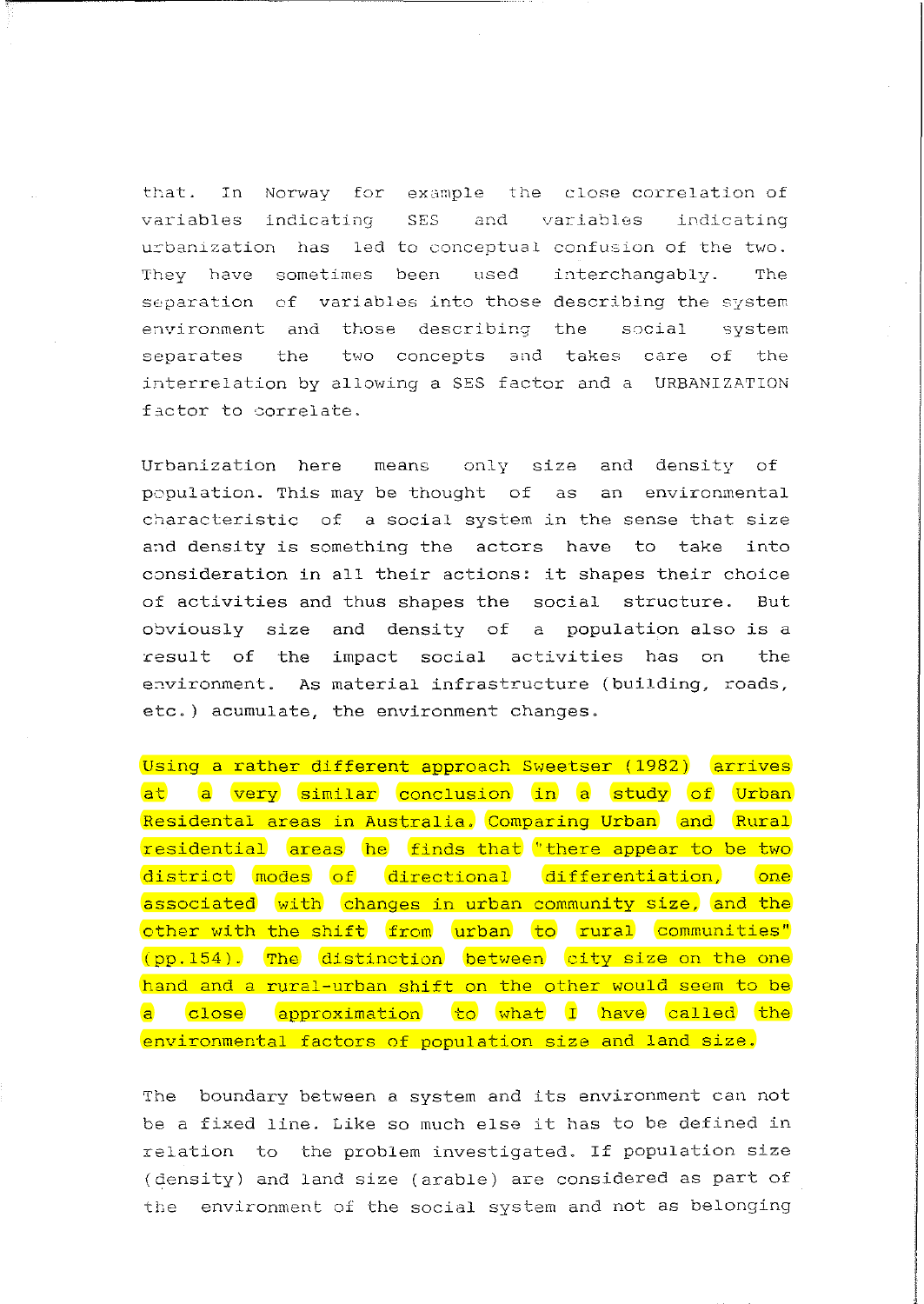to the social system. the reanalysis of our data suggests that environmental factors exist and that they correlate as one might have expected with factors describing the structure of the social system.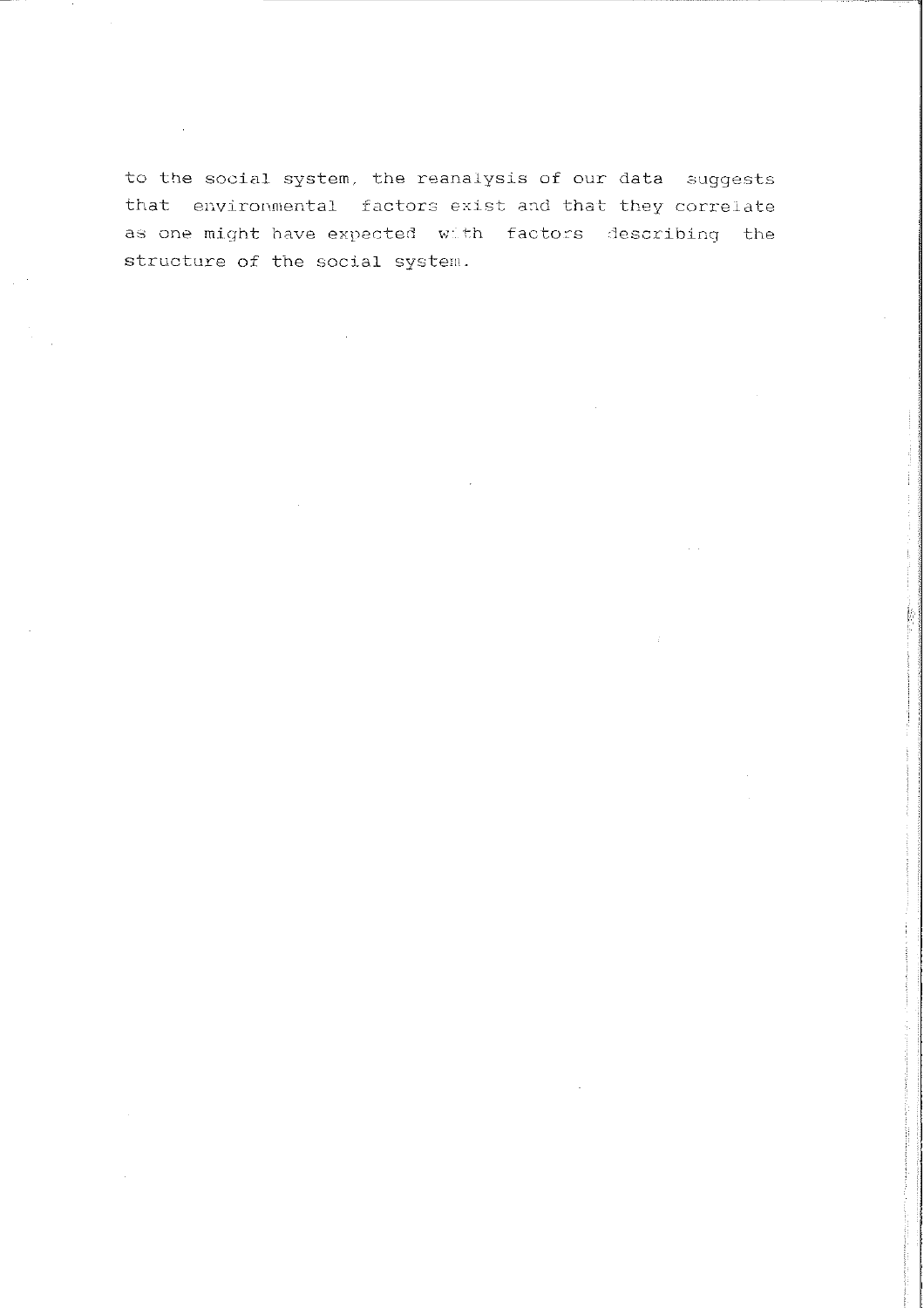#### REFERENCES

ABU-LUGHOD, J.L. (1969) "Testing the theory of social area analysis: The ecology of Cairo, Ecypt.", AMERICAN SOCIOLOGICAL REVIEW. 34:198-212.

"The social ecology of human BERGE, E. (1981) fertility in Norway 1970. Ann Arboar, University Microfilms.

"Factor analysis." CATTELL, R.B. (1952) New York, Harper Brothers "Introduction to Mathematical Coleman, J.S. (1964) Sociology", Glencoe, Free Press.

"Indikatoren der HAMM, B. (1979) Stadtentwickelung". Trier, Universitat Trier.

"Factorial ecology: a critique HINTER. A.A. (1972) and some suggestions". DEMOGRAPHY 9:107-117.

JANSON, C. G. (1969) "Some problems of ecological factor analysis", in QUANTITATIVE ECOLOGYCAL ANALYSIS IN THE SOCIAL SCIENCES" eds. M. Dogan and S. Rokkan, pp. 301-41. Cambridge, Mass., MIT Press.

"Factorial Social Ecology: An At-JANSON, C. G. (1980) tempt at Summary and Evaluation", LA TENDE DO MOTTON DE COOTEOON  $6:433-56$ . Palo Alto, Annual Reviews, Inc.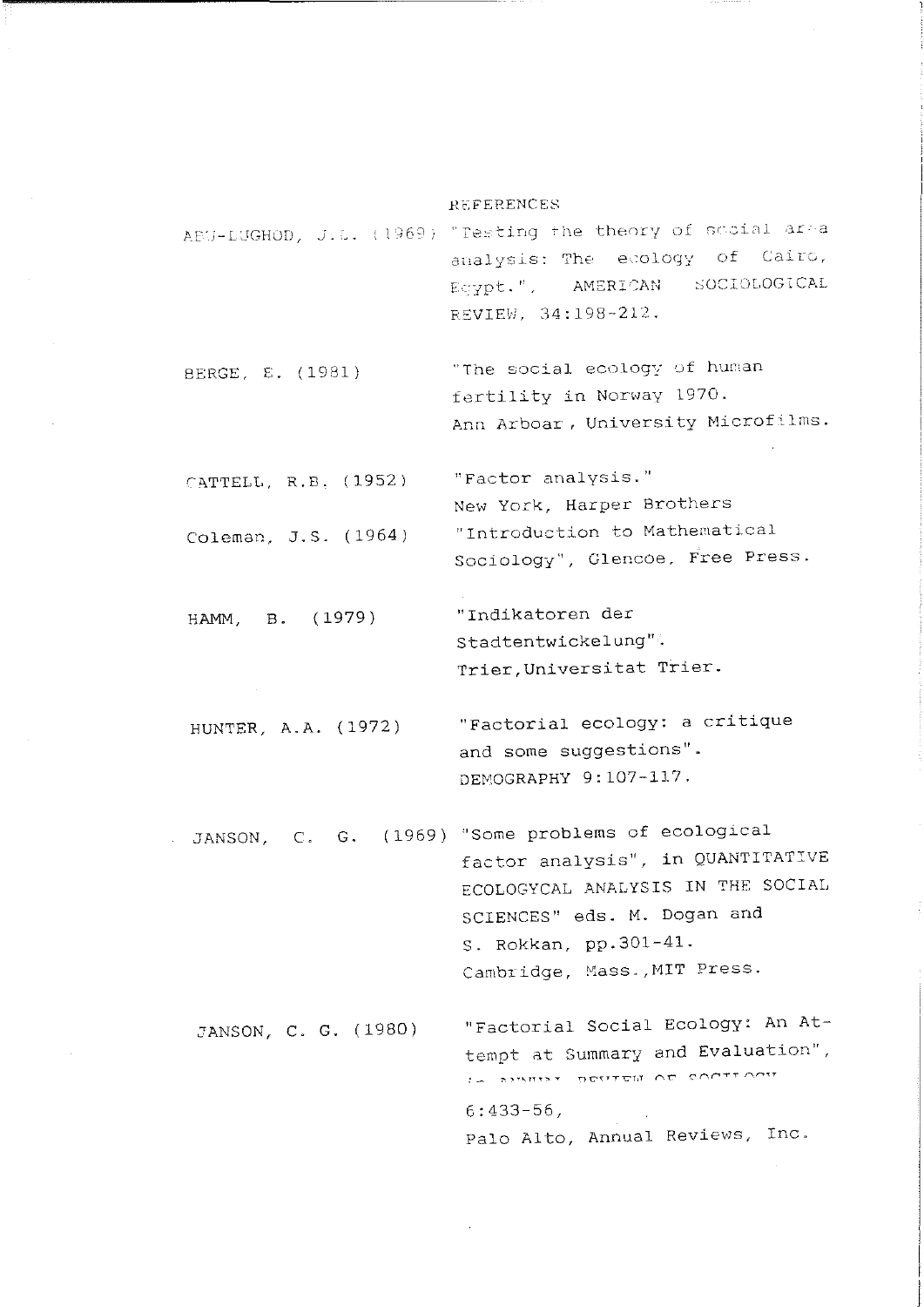JOHNSTON, R.J. (1971) "Some limitations of factorial ecology and social area analysis". pp. 314-23, ECONOMIC GEOGRAPHY, June (Suppl.)

SWEETSER, F.L. (1974) "The uses of factorial ecology in classification", in CURRENT RESEARCH IN SOCIOLOGY, ed. M. S. Archer, pp. 317-43, The Haque, Mouton.

SWEETSER, F.L. (1982) Urban Residential Areas in Australia. Departmental Monograph No. 4, Canberra, Department of Sociology, The Australian National University.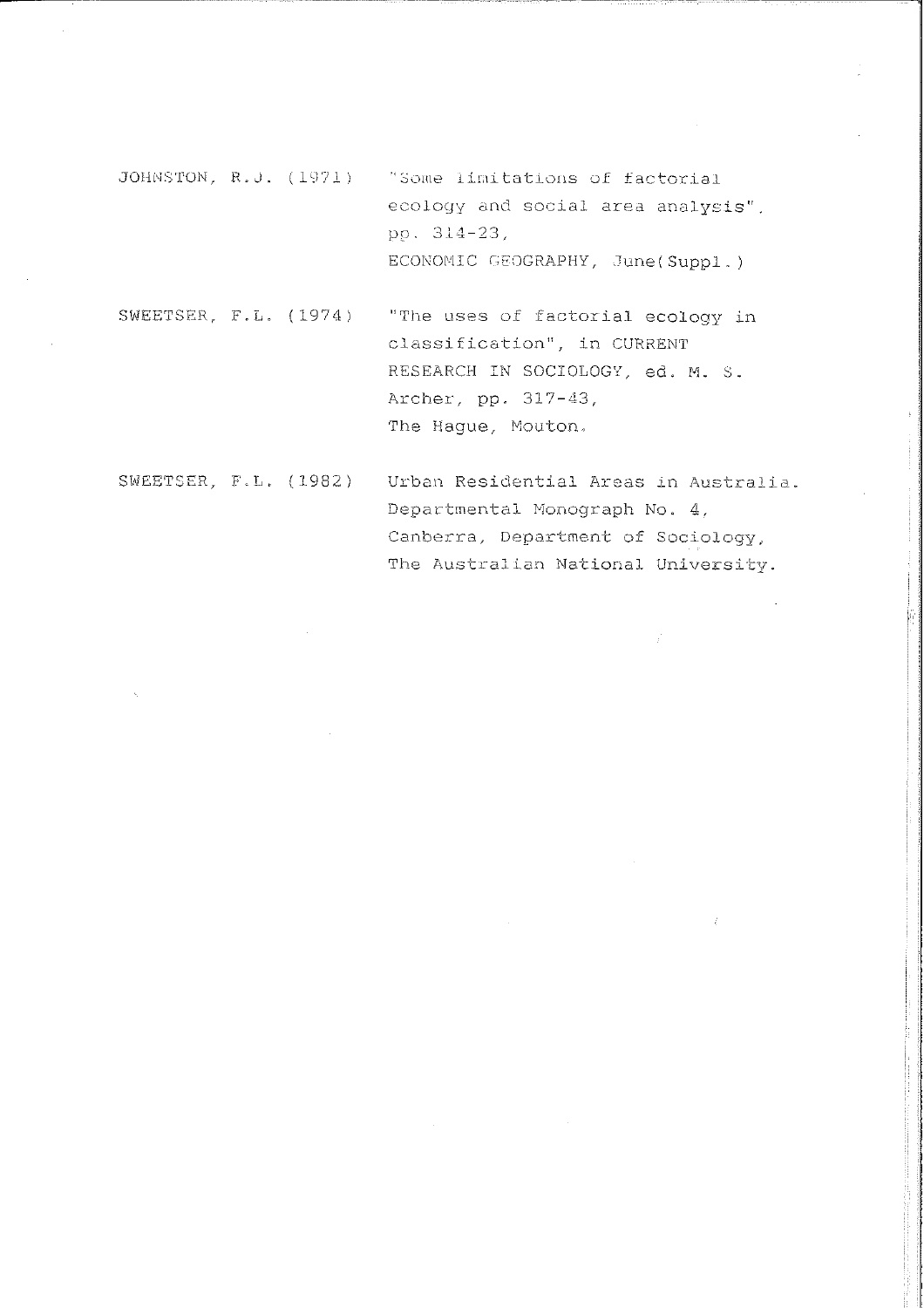Table 1A. ECOLOGICAL VARIABLES FOR THE STUDY OF SPATIAL DIFFERENTIATION OF SOSCIAL STRUCTURE IN NORWAY 1970: 11 SYSTEM ECOLOGICAL VARIABLES:

| VARIABLE |         | DEFINITION                                                                       | TRANSFORMATIONS    |  |
|----------|---------|----------------------------------------------------------------------------------|--------------------|--|
| NO       |         |                                                                                  |                    |  |
| 1        | $(1)$ * | The total land area of the commune in $km^2$                                     | Log.transformation |  |
| 2        | (2)     | The absolute number of people living in<br>densely settled areas                 | Log.transformation |  |
| з        | (3)     | The & of all farms having more than<br>10 dekar arable land                      |                    |  |
| 4        | (4)     | The total number of people                                                       | Log.transformation |  |
| 5        | (6)     | The nummber of inhabitants per $km^2$ land                                       | Log.transformation |  |
| 6        | (7)     | The number of agglomerations in the commune                                      |                    |  |
| 7        | (8)     | The mean population size of the agglomerations                                   | Log.transformation |  |
| 8        | (9)     | The & of the population living in densely<br>settled areas                       |                    |  |
| 9        | (10)    | The & of all farms with more than 10 dekar<br>which have 20-75 dekar arable land |                    |  |
| 10       | (11)    | The % of all forest properties which are less<br>than 250 dekar in size          |                    |  |
| 11       |         | (82) The $\frac{1}{6}$ of all farms which are dairy farms                        |                    |  |
|          |         |                                                                                  |                    |  |

\*}No. frcm Table 1, Appendix A in Berge 1981

тď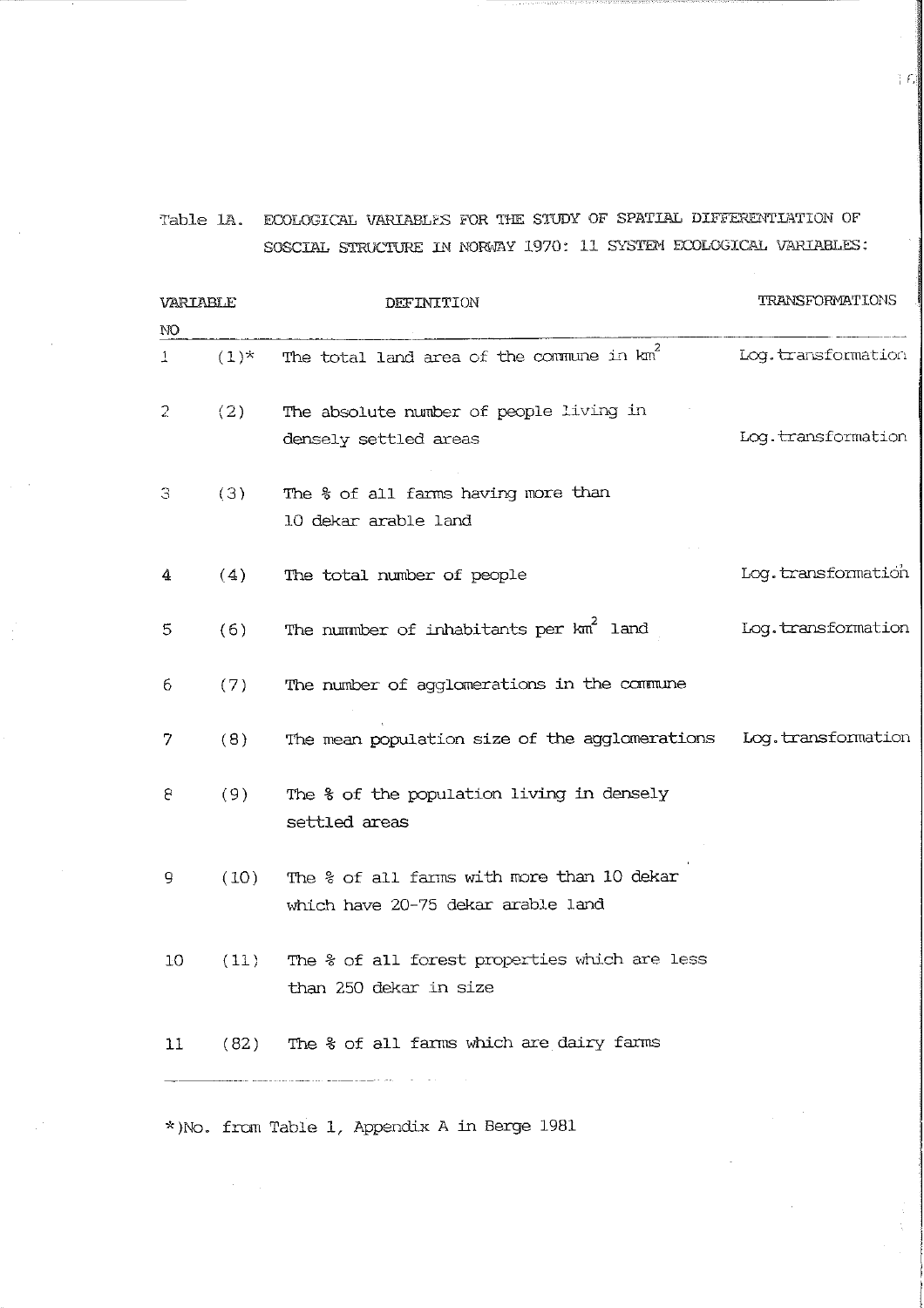Table 2A. ECOLOGICAL VARIABLES FOR THE STUDY OF SPATIAO DIFFERENTITATION OF SOCIAL STRUCTURE IN NORWAY 1970: 30 SOCIAL ECOLOGICAL VARIABLES.

| VARIABLE<br>NO |         | DEFINITION                                                                                                                          | <b>TRANSFORMATION</b> |  |
|----------------|---------|-------------------------------------------------------------------------------------------------------------------------------------|-----------------------|--|
| $\mathbf{1}$   | $(12)*$ | The $\frac{1}{6}$ of the population of age 5 to 14 years                                                                            |                       |  |
| 2              | (13)    | The & of the population of age 65 years or more                                                                                     |                       |  |
| 3              | (14)    | The % of the population aged 20 to 59 years who<br>are 20 to 39 years                                                               |                       |  |
| 4              | (32)    | The % of the families with more than 1 person<br>who have 4 or more unmarried children                                              |                       |  |
| 5              | (34)    | The & of all households which have unmarried<br>children and both parents                                                           |                       |  |
| 6              | (39)    | The % of all occupied housing units which have<br>more than 1.0 persons per room                                                    |                       |  |
| 7              | (42)    | The % of all children of age 0 to 14 who live<br>in private housing units with more than 1.0<br>persons per room                    |                       |  |
| 8              | (43)    | The % of all men older than 15 years who have<br>their own housing unit                                                             |                       |  |
| 9              | (51)    | The % of all housing units which are in one<br>family structures                                                                    |                       |  |
| 10             | (52)    | The % of all housing units which are in farm houses                                                                                 |                       |  |
| 11             | (54)    | The % of all housholds which have at least 5 rooms                                                                                  |                       |  |
| 12             | (55)    | The % of all households which have thelephone                                                                                       |                       |  |
| 13             | (59)    | The % of all persons of age 16 or more who are<br>occupied within commune of residence                                              |                       |  |
| 14             | (62)    | The % of the women aged 16 to 59 who have children<br>in the age group 0 to 12 years and who are<br>economical active               |                       |  |
| 15             | (63)    | The % of the women aged 20 til 59 who are<br>economically active                                                                    |                       |  |
| 16             | (68)    | The % of all men aged 16 or more who are occupied<br>in professional or managerial occupations<br>(OCCUPACIONAL CODES UU-33, 0U-69) |                       |  |
| 17.            | (69)    | The % of all men aged 16 or more who are occupied<br>in blu-collar occupations (occupation codes 50-59, 70-89)                      |                       |  |
|                |         | * No. from Table 1. Appendix A in Berge 1981                                                                                        |                       |  |

17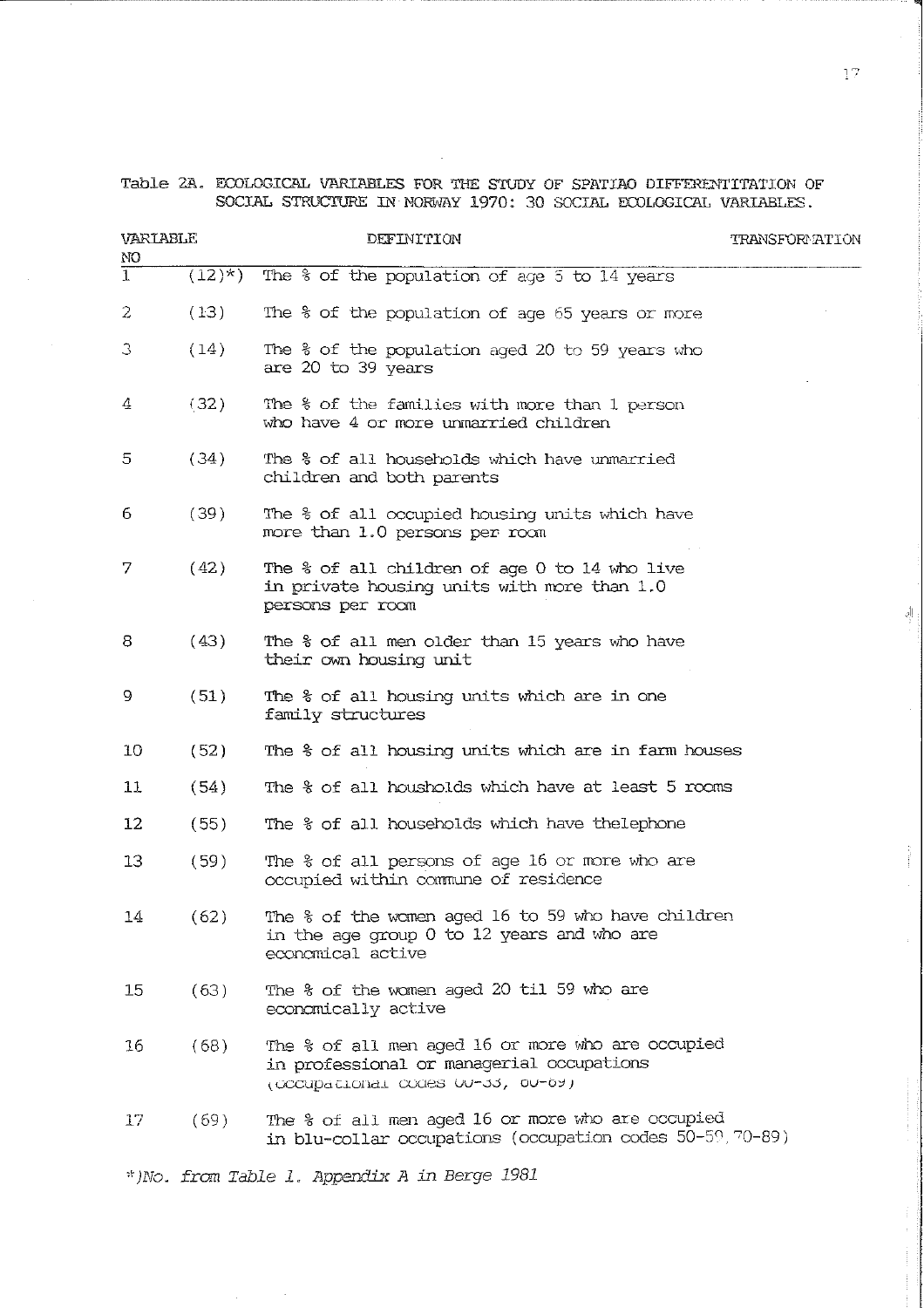Table 2A continued: 30 SOCIAL ECOLOGICAL VARIABLES, NORWAY 1970

| VARIABLES<br>NO. |       | DEFINITION                                                                                                                                                                                            | TRANSFORMATION: |
|------------------|-------|-------------------------------------------------------------------------------------------------------------------------------------------------------------------------------------------------------|-----------------|
| 18               |       | $(76)^{*}$ ) The number of persons aged 16 or more with main<br>income from work in services (industry codes 811-93)<br>per 100 persons with main income from manufacturing<br>$(industry codes 2-3)$ | Square root     |
| 19               | (77)  | The % of the total population who are dependent on<br>agriculture for their main income (industry codes 01-02)                                                                                        |                 |
| 20               | (78)  | The % of the total population who are dependent on<br>manufacturing for their main income (industry codes<br>$11-39, 51-52$ ).                                                                        |                 |
| 21               | (79)  | The % of the total population who are dependent on<br>trade for their main income (industry codes $61-66$ )                                                                                           |                 |
| 22               | (81)  | The number of pensioners per 100 persons economically<br>active                                                                                                                                       |                 |
| 23               | (86)  | The mean number of workers employed per corporation in<br>manufacturing (industry codes 20-39)                                                                                                        | Square root     |
| 24               | (94)  | The & of all voters casting their vote for the Labor<br>Party (AP), Socialist Peoples Party (SF) and the<br>Communist Party (K). Storting election 1969                                               |                 |
| 25               | (98)  | Tax to the commune in kr. in 1968 per inhabitant<br>in the commune as of $1.1.1968$                                                                                                                   | Square root     |
| 26               | (99)  | Transfers from the state to cover expenditures<br>in the cultural, educational and welfare sectors<br>in kr. per inhabitant aged 16 or more at the end<br>of 1970                                     |                 |
| 27               | (100) | The & of all personal tax payers with taxable<br>income of $kr. 60.000 - or more$                                                                                                                     | Square root     |
| 28               | (106) | The & of all aged 25-69 who have primary education<br>only                                                                                                                                            |                 |
| 29.              | (107) | The & of all aged 25-69 who have education at<br>gymnasium level II of III                                                                                                                            |                 |
| 30               | (111) | The number of cars per 100 families                                                                                                                                                                   |                 |
|                  |       | *)No. from Table 1. Appendix A in Berge 1981                                                                                                                                                          |                 |

 $\frac{1}{2}$ 

 $\sim$ 

 $1\,h^{-1}$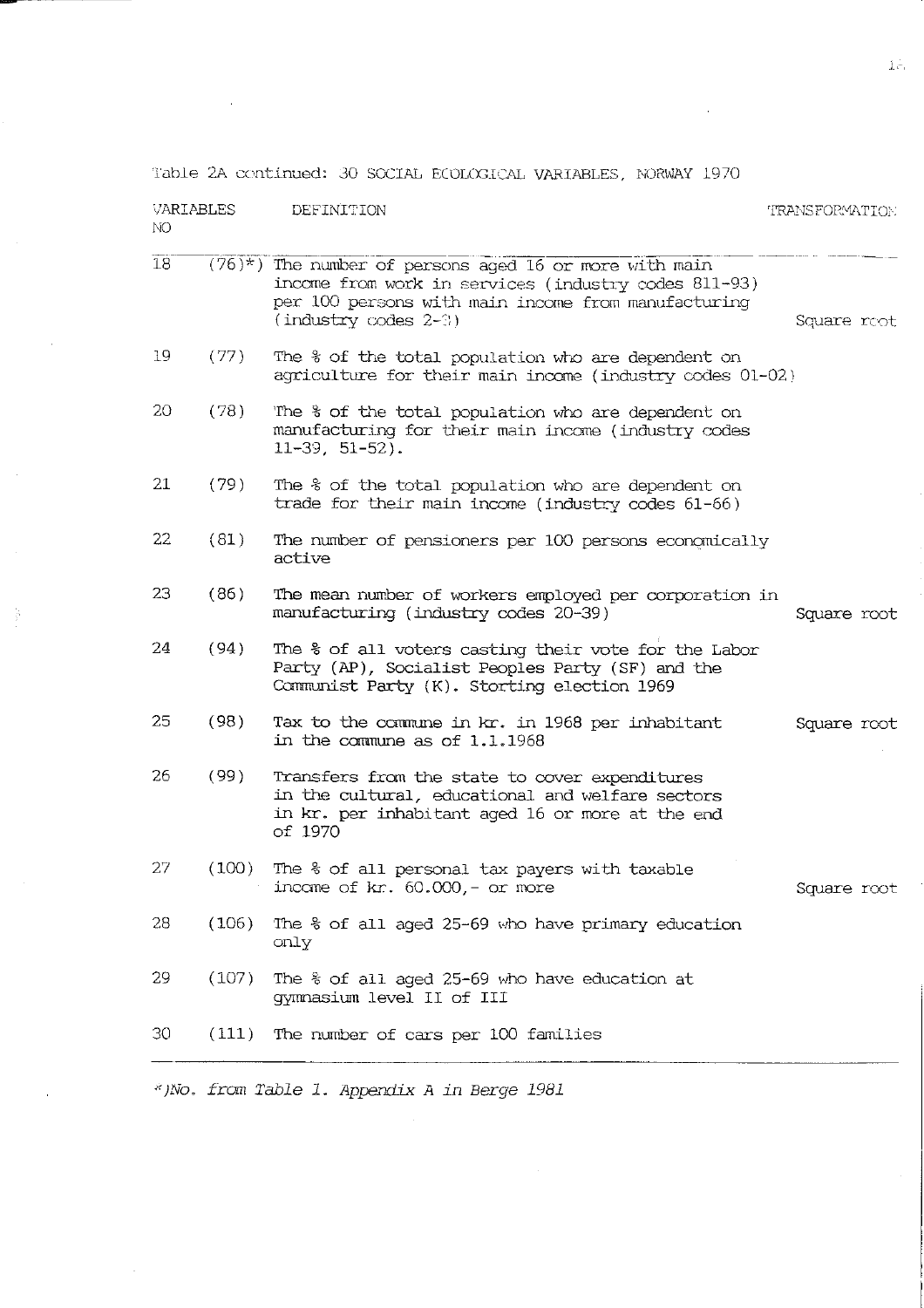#### Table 3A. DIMENSIONS OF THE NORWEGIAN SOCIAL STRUCTURE IN 1970 30 VARIABLES ON 448 UNITS OF 451 COMMUNES, VARIMAX ROTTED FACTOR

MATRIX OF A PRINCIPAL FACTORS SOLUTION

**VARTABLES** FACTOR COEFFICIENTS NO SHORT NAME **SOCIO** DEPRI- MANUFAC- AFFIJ-FAMTI-FEMALE. **FOONOMIC ISM** VATION TURING ECONOMIC **ENCE STATUS** INDUSTRY **ACTIVITY** % age 5-14  $\mathbf{1}$  $-.09$  $-.03$  $.83$  $.00$  $-.37$  $-.12$  $\overline{2}$ % age 65+  $-.31$  $-.82$  $-.37$  $-.14$  $.00.$  $.10$ % age 20-39 of 20-59 3  $.38$  $.73$ .29  $.08$ .08  $-.01$ Large Families 4  $-.23$  $.39$  $-111$  $-.08$  $-.79$  $.05$ 5 % child families  $.12$ .89  $-.01$ .18 .07  $-.21$ 6 Housing units 1.01+person  $.35$  $.38$  $.80$  $.10$  $-.03$  $.16$ 7 Children in HU's 1.01+person  $, 21$  $.13$  $.81$  $.11$  $-.16$  $-.08$ 8 % men with own dwelling  $.34$ .09  $.02$  $-23$  $.72$  $-.03$ % HU's in one family stru.  $\Omega$  $-.16$  $.15$  $.04$  $-.01$  $-.11$  $-.72$ 10 % HU's in farm houses  $-.62$  $-.21$  $-.45$  $-.29$  $-.20$  $.31$ % households with 4+ room  $11$  $-.39$  $-.04$  $-.77$  $-.17$  $-.34$  $-.03$  $12<sup>12</sup>$ % HH's with telephone  $.14$  $.24$  $-.13$  $-.68$  $-.19$  $-.02.$ 13 % occupied within commune  $-.26$  $-.15$  $-.09$  $.06$  $-.07$ .64 14 % ec.act.women with child  $-.17$  $.33$  $-.16$  $-.25$  $-.10$ .70 15 % women age 20-59 ec.act.  $.03$  $-.03$  $-.12$  $-.16$  $.19$  $.87$ 16 % men in prof./manag.occ. .89  $.11$  $.10$  $-.04$  $.17$  $-.05$  $17<sup>7</sup>$ % men in blue collar occ.  $.04$  $.04$  $.29$  $.72$  $.37$  $-.03$ 18 % Rate occ.in serv./manufac.  $.01$  $-.08$  $.05$  $-.65$  $-.16$  $.16$ 19 % dependent on agric.  $-.61$  $-.11$  $-.40$  $-.37$  $.02$ .39  $20<sup>°</sup>$  $.14$  $.90$ % dependent on manufac.  $.19$  $.18$  $.27$  $-.04$  $21 -$ % dependent on trade  $.68$  $.25$  $.24$  $-.02$  $.44$  $.04$ 22 Rate pensioners/ec.active  $-.24$  $-.73$  $-.21$  $-.18$  $-.32$  $-.23$ 23 Mean no.workers per firm  $.32$  $.11$  $.22$  $.65$  $.14$  $.03$ 24 % votes for left parties  $-.12$  $-.08$ .78  $.01$  $.17$  $-.27$ 25 Commune tax per capita .49  $.07$  $.15$  $.31$ .66 .13 26 State transfers per redid.  $-.29$ .09  $.05$  $-.35$  $-.71$  $-.03$  $27^{1}$  $\sqrt{71}$  $$$  tax payers inc.  $60.000+$  $.19$  $.03$  $.25$  $.33$  $-0.08$ 28 % with primary school  $-.50$  $.31$  $-.18$  $-.13$  $-.43$  $-.44$ 29 High education .87  $.16$  $-.04$  $.14$ .33  $.07$  $.08$  $0.04$ 30 No of cars per family  $.06$  $.22$  $.70$ .15 FACTOR VARIAME  $A$   $Q$  $\triangle$   $\triangle$  $\Lambda$   $\Omega$  $2<sub>1</sub>$  $\Lambda$   $\Omega$  $\overline{\circ}$   $\overline{\circ}$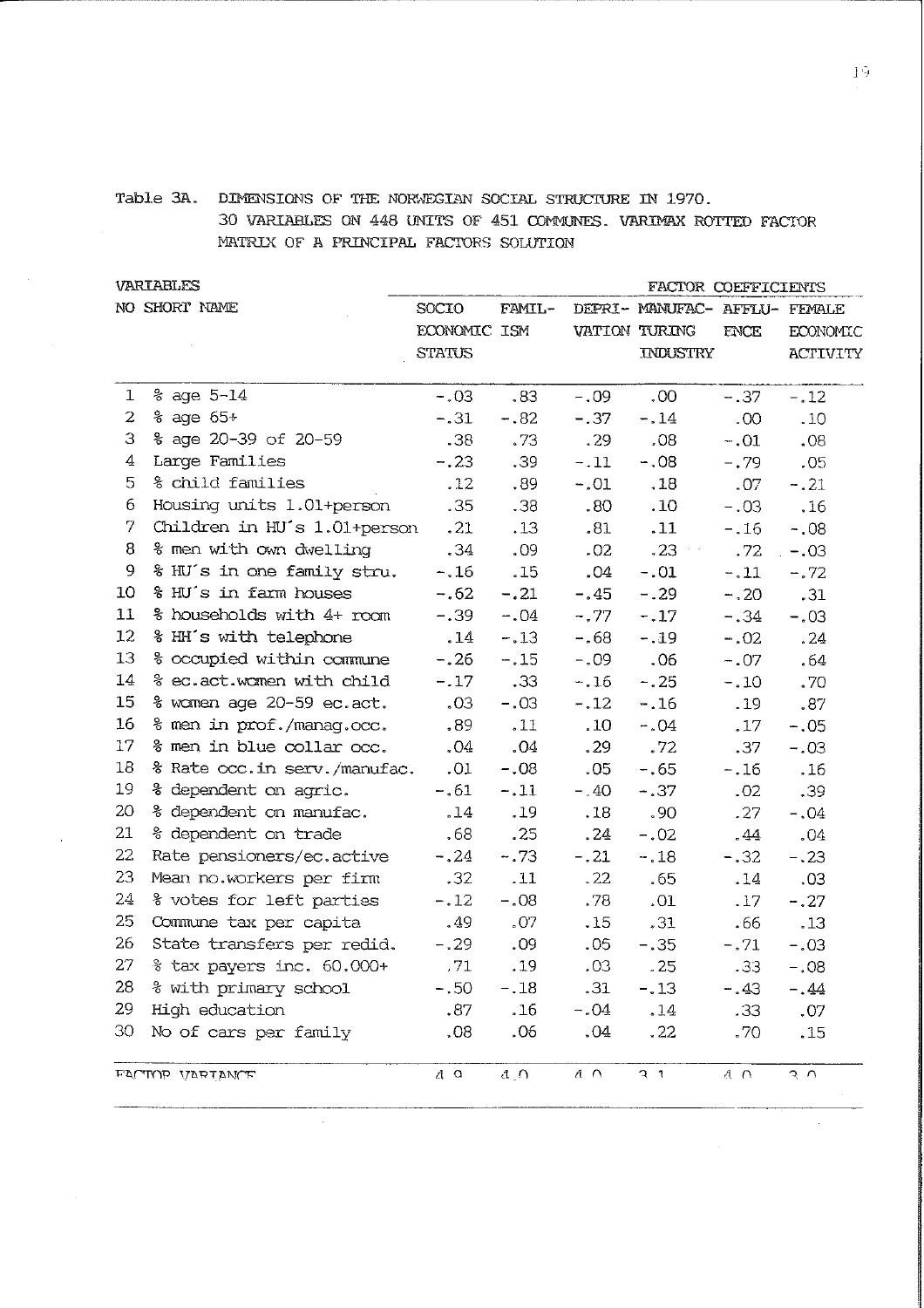## Table 4A. POPULATION SIZE: CORRELATIONS BETWEEN VARIABLES AND FACTOR. PRINCIPAL FACTORS MODEL: four rotations

οý.

| <b>VARIABLES</b> |                                   | ORTHOGONAL | OBLIQUE        |                |                |  |
|------------------|-----------------------------------|------------|----------------|----------------|----------------|--|
| NO short name    |                                   | VARIMAX    | <b>OBLIMIN</b> | <b>OBLIMIN</b> | <b>OBLIMIN</b> |  |
|                  |                                   |            | DELTA = $.5$   | $DELTA = .0$   | DELTA = $-.5$  |  |
| $\mathbf{1}$     | Totalland area in km <sup>2</sup> | .01        | $-.18$         | $-.14$         | $-.13$         |  |
|                  | 2 Total pop. in densely           |            |                |                |                |  |
|                  | settled areas                     | .91        | .91            | .92            | .92            |  |
|                  | $3% of forms with 10+da$          | $-.43$     | $-.65$         | -.60           | $-.60$         |  |
| 4                | Total population                  | .77        | .81            | .81            | .81            |  |
| 6                | No of agglomerations              | .68        | .68            | .69            | .69            |  |
|                  | 8 % of pop. in densely            |            |                |                |                |  |
|                  | settled areas                     | .75        | .83            | .82            | .82            |  |
|                  | 11 % dairy farms                  | $-.43$     | - 64           | $-.59$         | $-.59$         |  |
|                  | Correlation between               |            |                |                |                |  |
| density and size |                                   | $r = 0$    | r=-.58         | $r=-.40$       | $r = 0.34$     |  |